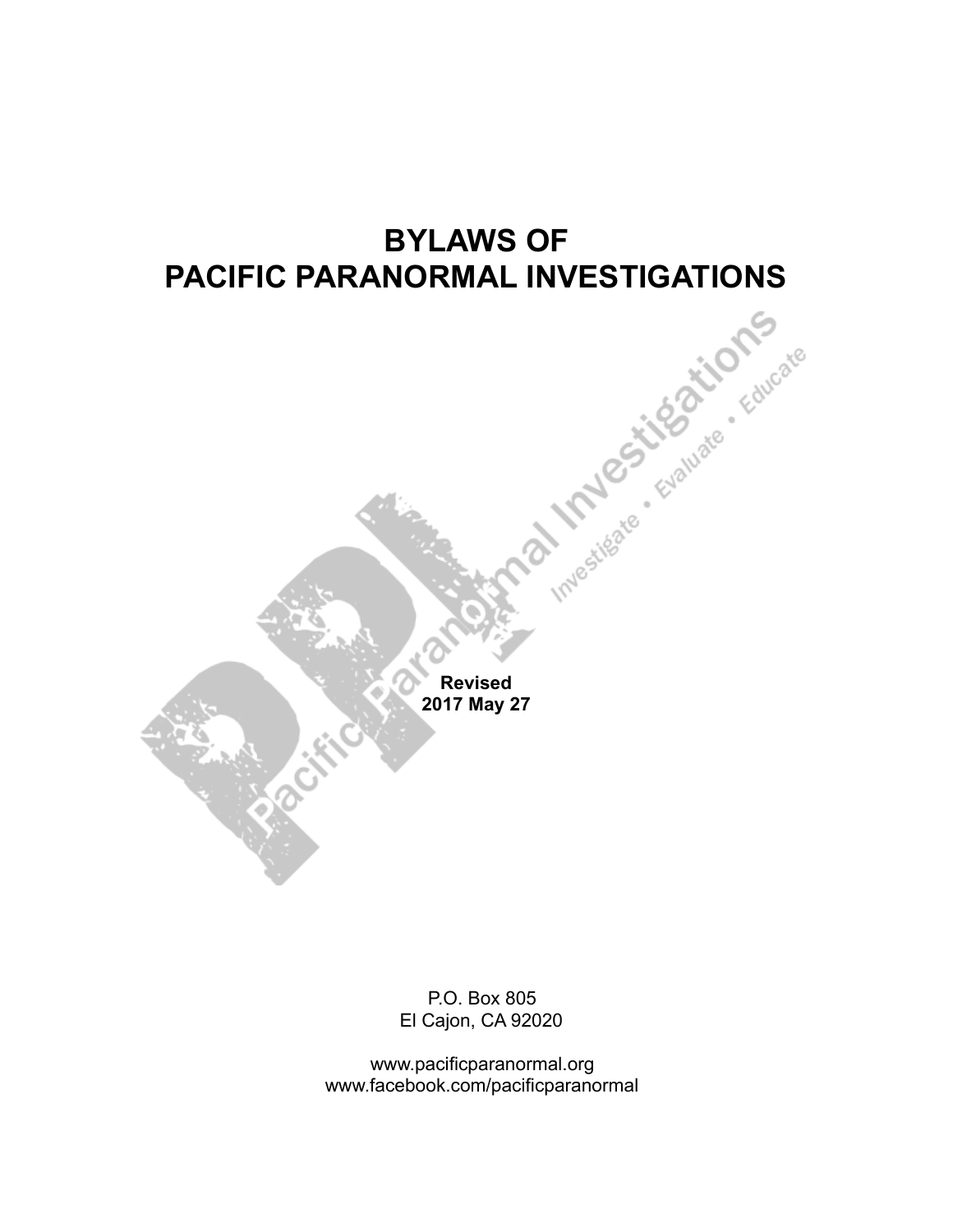#### **BYLAWS OF PACIFIC PARANORMAL INVESTIGATIONS**

# **ARTICLE I NAME AND JURISDICTION**

**Section 1:** This organization shall be known as Pacific Paranormal Investigations. This document shall be officially known as the bylaws of said organization.

**Section 2:** The headquarters of this organization shall be located in the city of El Cajon, County of San Diego, State of California. The organization may have other branches as<br>the directors and leadership deem appropriate. the directors and leadership deem appropriate.

## **ARTICLE II PURPOSE AND CODE OF ETHICS**

**Section 1: Purpose:** The main goal of this organization is to assist clients with our services. We also endeavor to gather credible evidence by way of reliable scientific methods in order to contribute qualitatively to the field of paranormal research. We neither work with psychics nor conduct investigations using metaphysical methods (such as séances or Ouija boards). However, in the event that a case does appear to be genuine, strictly at the client's request we can recommend discreet independent services that may be metaphysical in nature.

**Section 2: Paranormal Investigator's Code of Ethics:** All members of this organization pledge to conduct themselves professionally at all times while on investigations or otherwise representing Pacific Paranormal Investigations. All members of this organization pledge the following:

- i. *Physics before Metaphysics:* members pledge to use the scientific method above all others in the collection, examination and analysis of data and evidence.
- ii. *Substance Over Shadow:* investigators will place greater value on the process of inquiry and reasoning than on their personal expression of faith, their belief system, their spiritual philosophy, or an avowed absence of these.
- iii. *The Living before The Dead:* members will at all times regard the needs and concerns of clients and colleagues as a greater priority than all other concerns of research and investigative practices.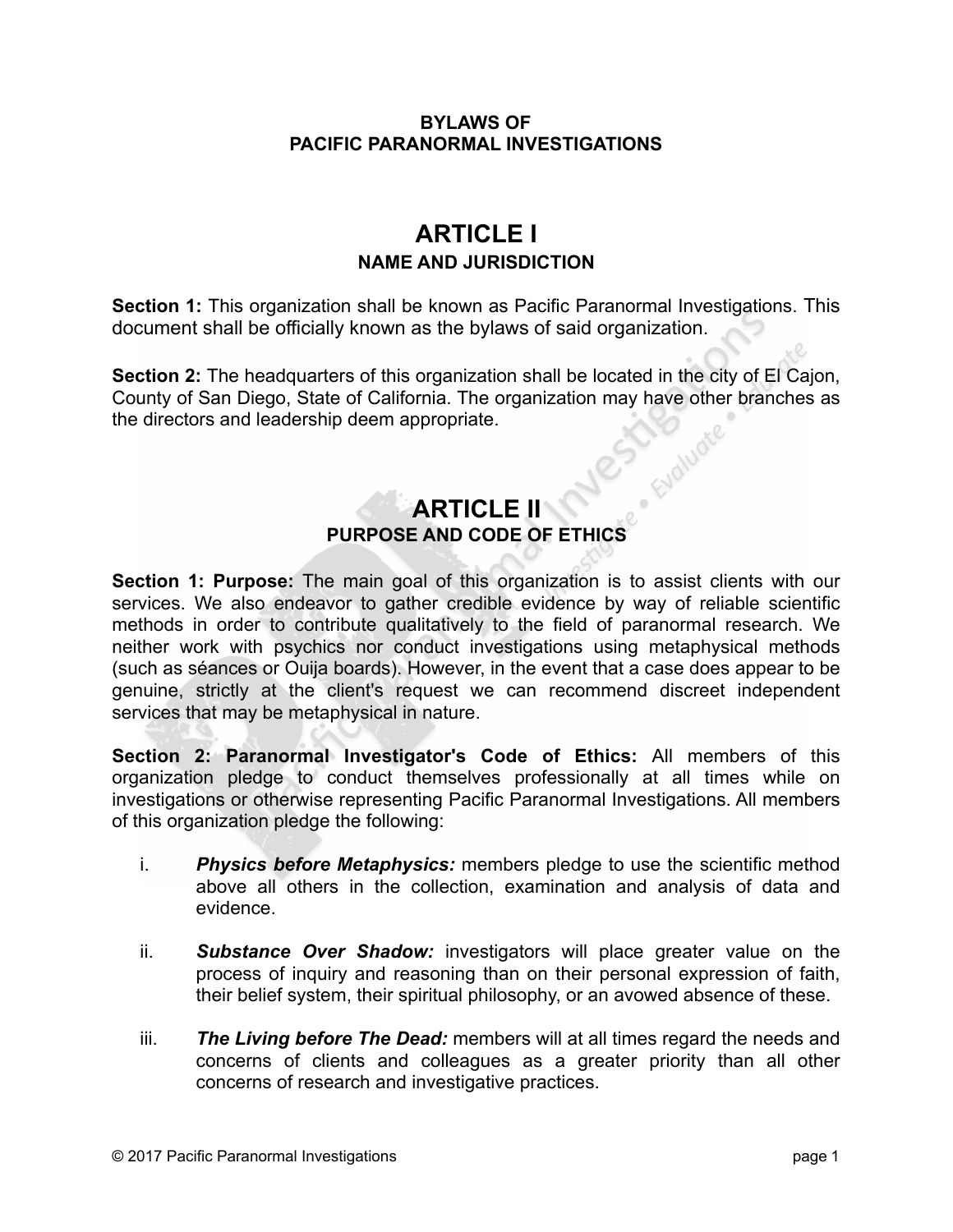- iv. *Credibility and Character:* members at all times during an investigation will safeguard the credibility of the organization by representing it with the highest standards of honesty, integrity and professionalism.
- v. *Courtesy and Custom:* while participating in any investigation, members will show sensitivity and respect for diversity in the client's culture, behaviors, ideologies, policies, rules, customs and personal wishes.
- vi. *Law and Order:* members will never compromise the investigation, the client or the organization by flouting or bending the laws of a state or a community.
- vii. *Comity and Compassion:* members will demonstrate collegiality with other team members and will respect the claims, doubts, concerns, fears and wishes of any client or other individual relevant to an investigation.
- viii. *Privacy and Propriety:* investigators will safeguard the confidentiality of all personal information, sensitive or otherwise, divulged by colleagues, clients, and relevant witnesses.
- ix. *Currency and Professionalism:* investigators will contribute meaningfully to the advancement of paranormal research by remaining current in the field and applying that knowledge to the methodologies of investigation and evidence assessment.
- x. *Knowledge Before Profit:* members will pledge to disclose fully any significant discoveries germane to the field of paranormal research, and to refuse to profit financially either by publishing, or preventing from publication, such discoveries.

**Section 3:** In observing our standards of investigatory practice and in conducting ourselves in all operations with integrity, respect and discretion, Pacific Paranormal Investigations strives for excellence among paranormal organizations. Furthermore, we guarantee the complete confidentiality of the client. Personal information or evidence contained within this report will not be posted to our website without express permission of the client to do so, and under no circumstances will the identity of the client or the location of a private venue be disclosed.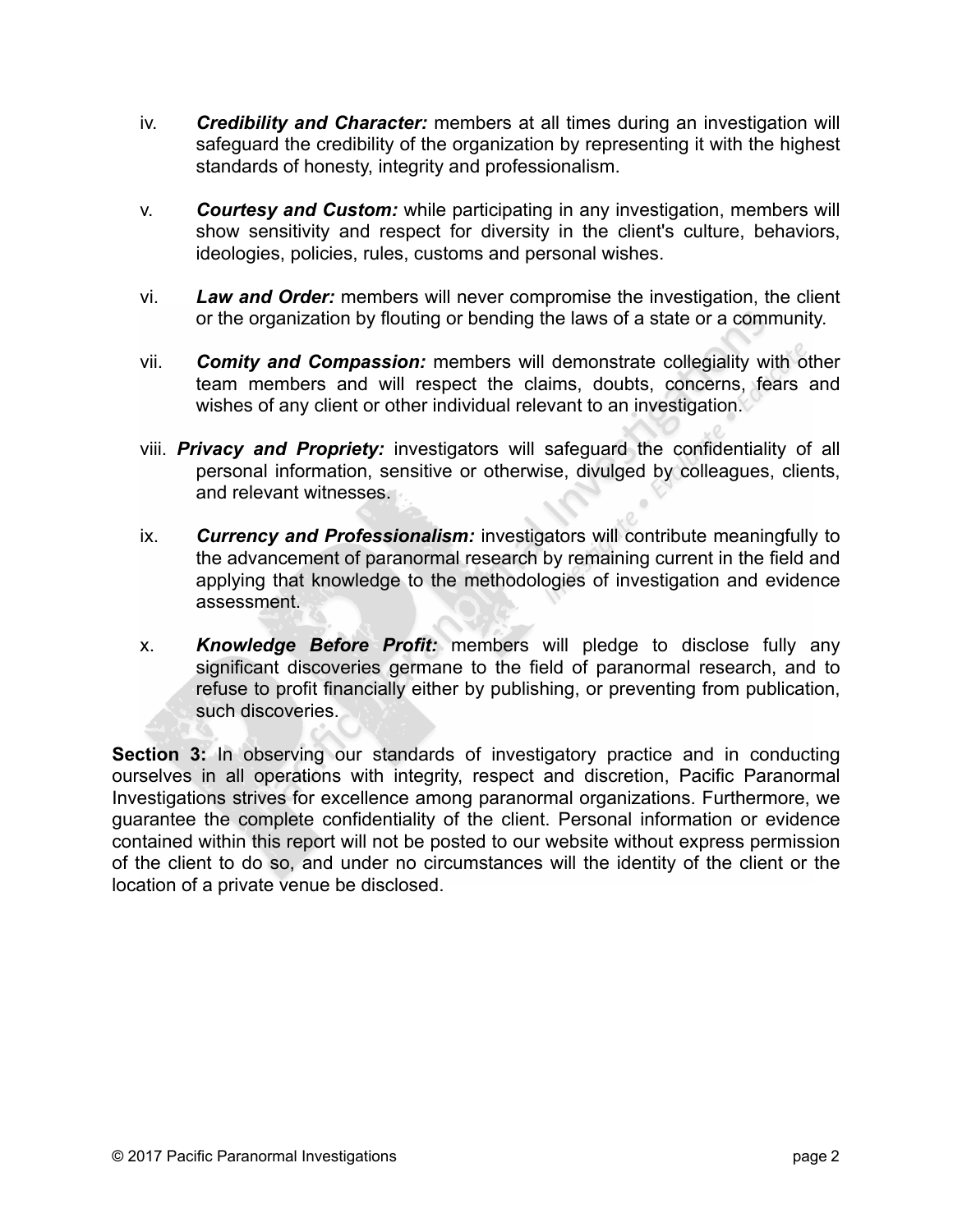#### **ARTICLE III ELIGIBILITY FOR MEMBERSHIP**

**Section 1:** Subject only to the specific conditions set forth hereinafter, any person of good character who has an interest in the paranormal shall be eligible for membership at the sole discretion of the directors and leadership.

**Section 2:** Any person expressing interest in joining this organization may become a member, regardless if the candidate is already a member, or will becoming members, of another vetted group, providing the candidate meets the following requirements:

- i. All members must be at least 18 years of age and possess a valid state issued ID or Drivers License prior to applying.
- ii. All members must complete and pass a verbal interview with the directors and leadership of this organization.
- iii. All members shall submit a digital photograph for inclusion on the membership roster.
- iv. All members must have their own form of transportation to and from all organization events.
- v. All members must agree to attend no less than 50% of all announced organization meetings, investigations, training sessions, research projects and other mandatory special events unless a waiver is granted by the directors and/or the leadership.
- vi. All members agree to dress appropriately for the event in which they are involved. This includes acquiring at minimum an official uniform shirt at the member's expense.

**Section 3:** No person shall be eligible for membership if they:

- i. Falsified any membership information.
- ii. Refuse to adhere to or abide by the established rules and protocols of this organization or its bylaws.
- iii. Refuse to obligate themselves to participate in scheduled investigations, meetings, evidence review, training sessions or other mandatory special events.
- iv. Advocate intolerance, class hatred, bigotry or discrimination.
- v. Has been convicted of a felony or other crime that has been deemed inappropriate for membership in the organization by the directors and/or leadership.

**Section 4:** Membership can be sanctioned or revoked if they:

i. Do not attend 50% of all announced organization meetings, investigations, training sessions or other mandatory special events.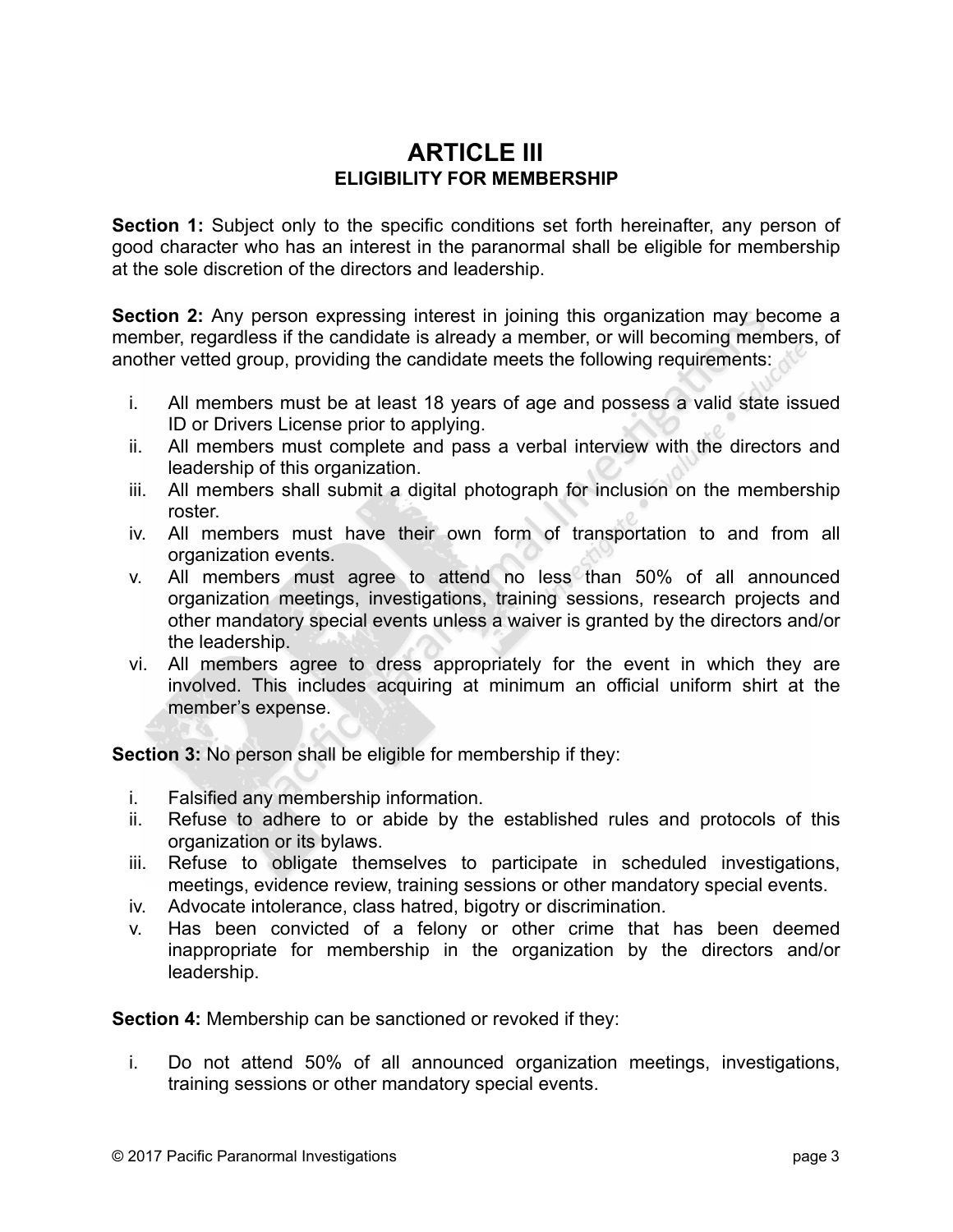- ii. Divulge any privileged or confidential information, including that of other members, as well as any information gathered during investigations, research, meetings, training sessions or other special events with anyone who is not a member of this organization or its current allies. All information is to be considered privileged or confidential and should only be discussed within the organization.
- iii. Hack, sabotage, or tamper with PPI data, servers, website, and/or Facebook page, or other social media where PPI is represented.
- iv. Fail to act in a safe and professional manner during all events.
- v. Trespass or violate the law of any governmental unit during any event.
- vi. Demonstrate dishonesty or other behavior that could reflect negatively on this organization.
- vii. Falsify any records, research, investigation logs or evidence.
- viii. Violates any established rule or protocol of this organization or its bylaws.

**Section 5: Progressive Discipline:** Recognizing the purpose of disciplinary action is intended to correct the behavior of a member, the Principle of Progressive Discipline shall be used to deal with any violations of these bylaws. Disciplinary action shall progress if continuous violations occur within time limits specified below:

#### **First Offense: Verbal Warning**

The directors and leadership will meet with and discuss the offensive behavior of the member. If this is the First Offense within a four-month period, a verbal warning will be issued by the directors and the leadership.

#### **Second Offense: Suspension**

The directors and leadership will meet with and discuss the offensive behavior with the member. If this is the Second Offense within a four-month period, a written suspension will be issued by the directors and the leadership.

#### **Third Offense: Termination**

The directors and leadership will meet with and discuss the offensive behavior with the member. If this is the Third Offense within a four-month period, the member will be terminated from the group by the directors and the leadership. Reconsideration for membership shall be at the sole discretion of the directors and the leadership.

Previously issued disciplinary action shall be expunged from the member's record(s) after four months, and shall not be used for further disciplinary action under any circumstances.

It is recognized that some offensive behavior may be of a serious and willful nature, and warrant termination without adhering to the principle of progressive discipline. In such cases, the directors and leadership shall meet and agree on the terms and conditions of the disciplinary action, and the results will be made known to the group.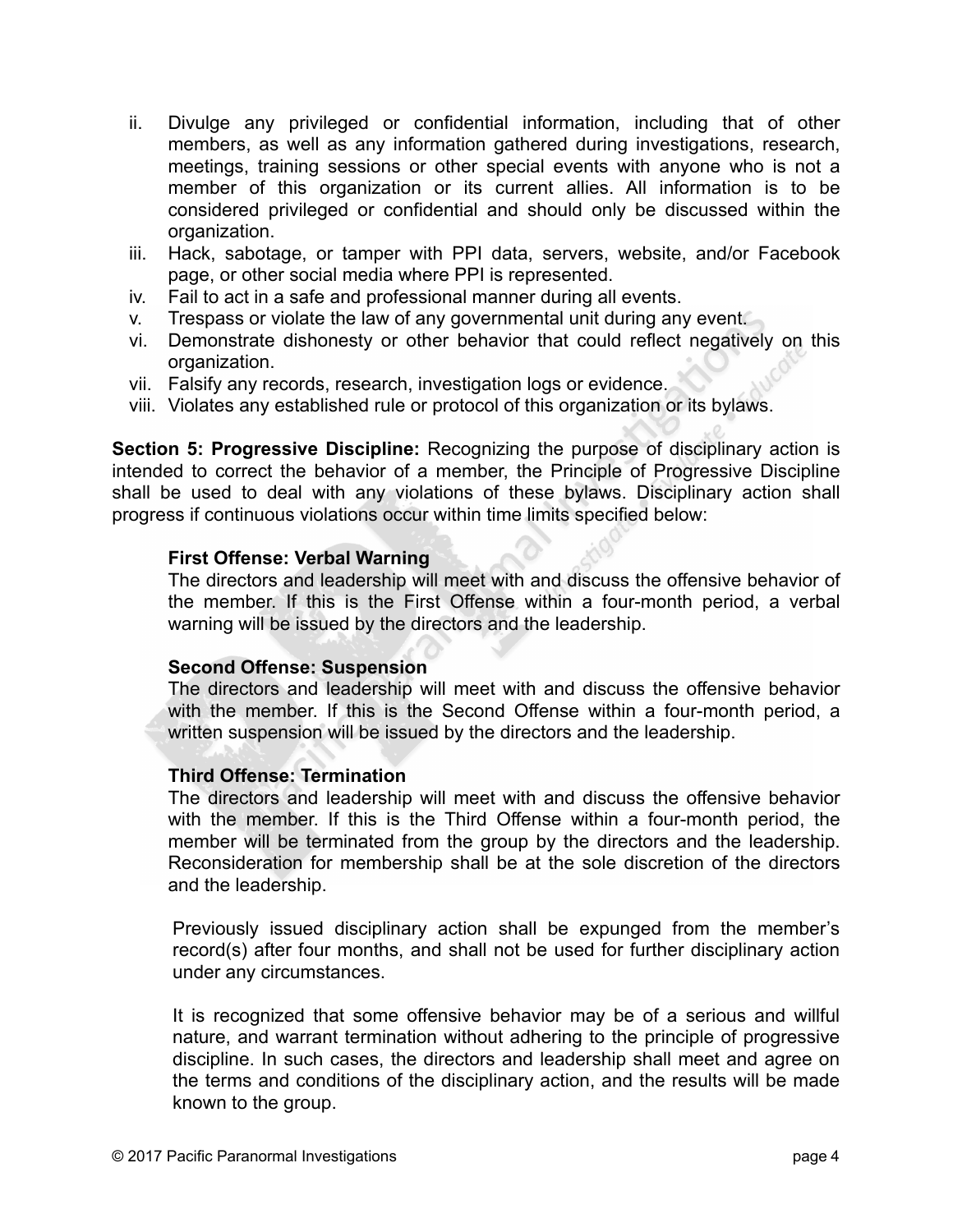## **ARTICLE IV PROBATIONARY PERIOD**

**Section 1:** All new members shall serve a 90-day probationary period upon acceptance into the organization. This probationary period may be increased or decreased at the sole discretion of the directors and leadership.

## **ARTICLE V MEETINGS**

Section 1: This organization will hold regular meetings on a date and time and at a location that is announced in advance. This meeting will serve as an opportunity to interview potential members, discuss organization business, report validated evidence, further member training and other matters deemed appropriate by the directors and leadership.

**Section 2:** No guests or non-members are permitted to attend the aforementioned meetings unless cleared by the directors and/or leadership of the group.

## **ARTICLE VI MANAGEMENT & LEADERSHIP**

**Section 1:** The leadership of this organization shall consist of Directors and selected team coordinators and managers, and shall be known as the "Core members."

**Section 2:** The Core members shall have the responsibility to make decisions for this organization by a vote or general consensus. All decisions of the Core members are considered final, but may be appealed in writing for reconsideration.

**Section 3:** The Core members shall appoint all leadership and support staff positions by a vote or general consensus in accordance with the provisions of the bylaws. There shall be no term limit on any position.

**Section 4:** The Core members and designated support staff positions are considered High Seniority positions regarding access to all organization information and priority on event rosters.

**Section 5:** Any member may apply for a vacant leadership or support staff position after they have completed their 90-day probationary period. All appointments will be made

Contracte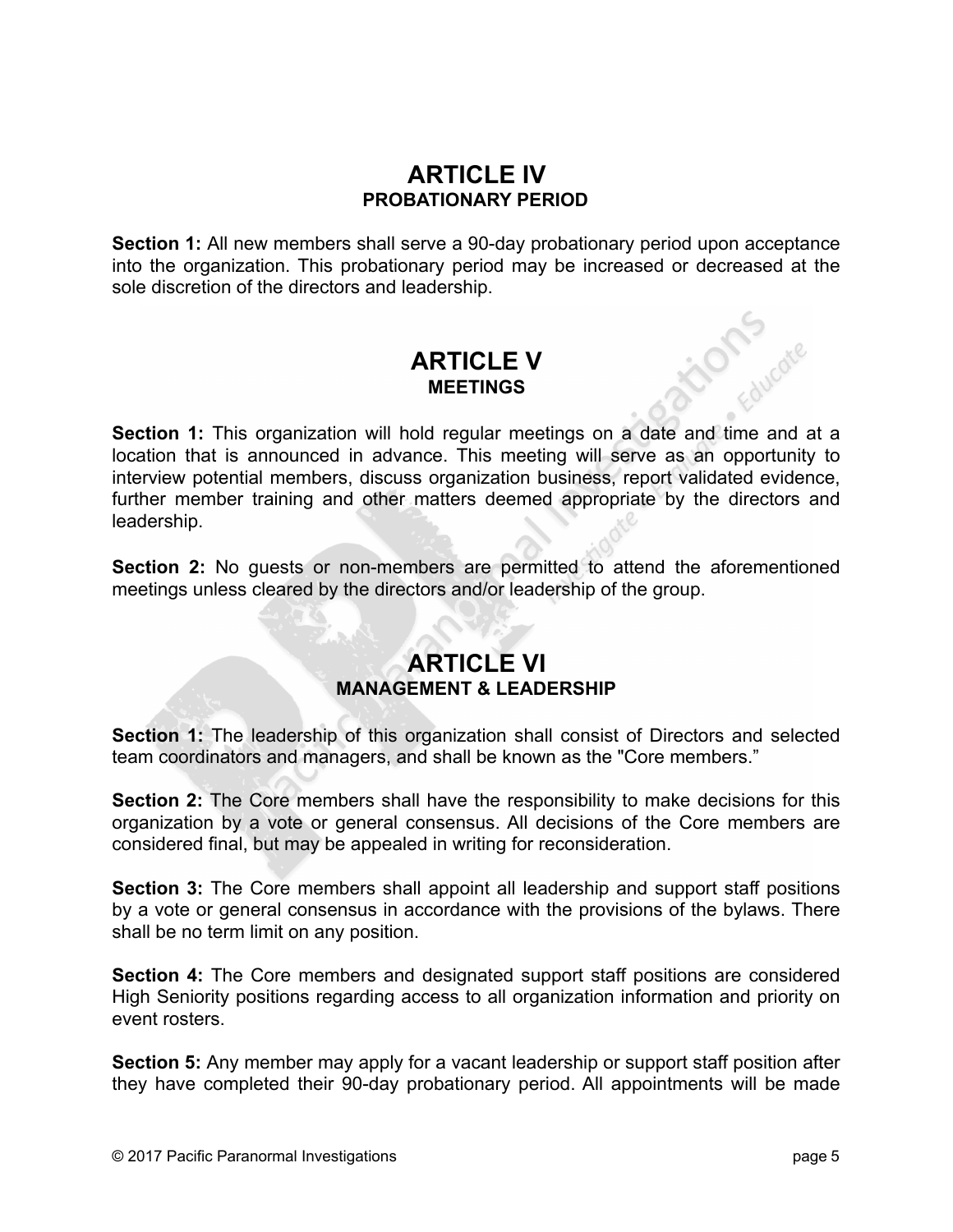based on the member's involvement in the organization and their willingness to assist fellow members.

**Section 6:** Leadership and support staff duties may vary. In general the following duties will be associated with the following positions:

- i. **Directors:** oversee daily operations of this organization; supervise all members, support staff, serve as webmaster and moderator of [www.pacificparanormal.org](http://www.pacificparanormal.org) and [www.facebook.com/pacificparanormal](http://www.facebook.com/pacificparanormal); maintain trademark and copyright currency, organization P.O. box (or equivalent address), and domain services and utilities therein; maintain all membership records; analyze and validate evidence; guide and advise members in established rules and protocols of this organization and its bylaws; act as spokesperson(s) for the organization; organize investigations, research projects, meetings, training sessions or other special events; promote this organization in various forums and media outlets; maintain this organizations credibility; recruit new members and insure proper training standards; conduct evidence reveal with client and all other duties not inconsistent with the goals of this organization and furthering its interests.
- ii. **Core Members:** supervise all members, support staff; analyze and validate evidence; enact policy reforms, resolutions and amendments to the bylaws; maintain all financial records and administer any organization funds and property; preside over and/or maintain order during all investigations, research projects, meetings, training sessions or other special events; guide and advise members in established rules and protocols of this organization and its bylaws; guide and advise members in established rules and protocols of this organization and its bylaws; organize investigations, research project, meetings, training sessions or other special events; promote this organization in various forums and media outlets; maintain this organizations credibility; recruit new members and insure proper training standards; conduct evidence reveal with client and all other duties not inconsistent with the goals of this organization and furthering its interests.
- iii. **Lead Investigator(s):** serve as an advisor to the Core members; maintain order in investigations, research projects, meetings, training sessions or other special events; serve as a guide to investigators and probationary investigators and advise members in established rules and protocols of this organization and its bylaws; recruit new members and insure proper training standards; maintain this organizations credibility; analyze evidence gathered during investigations and report evidence gathered to the Core members or designee; all other duties not inconsistent with the goals of this organization and furthering its interest.
- iv. **Tech Manager:** maintain and operate all organization equipment and property; research scientific methodology behind the use of environmental monitoring equipment; serve as a guide to investigators and probationary investigators and demonstrate investigation techniques and methodology; maintain this organizations credibility; analyze evidence gathered during investigations and report evidence gathered to the Core members or designee; all other duties not inconsistent with the goals of this organization and furthering its interests;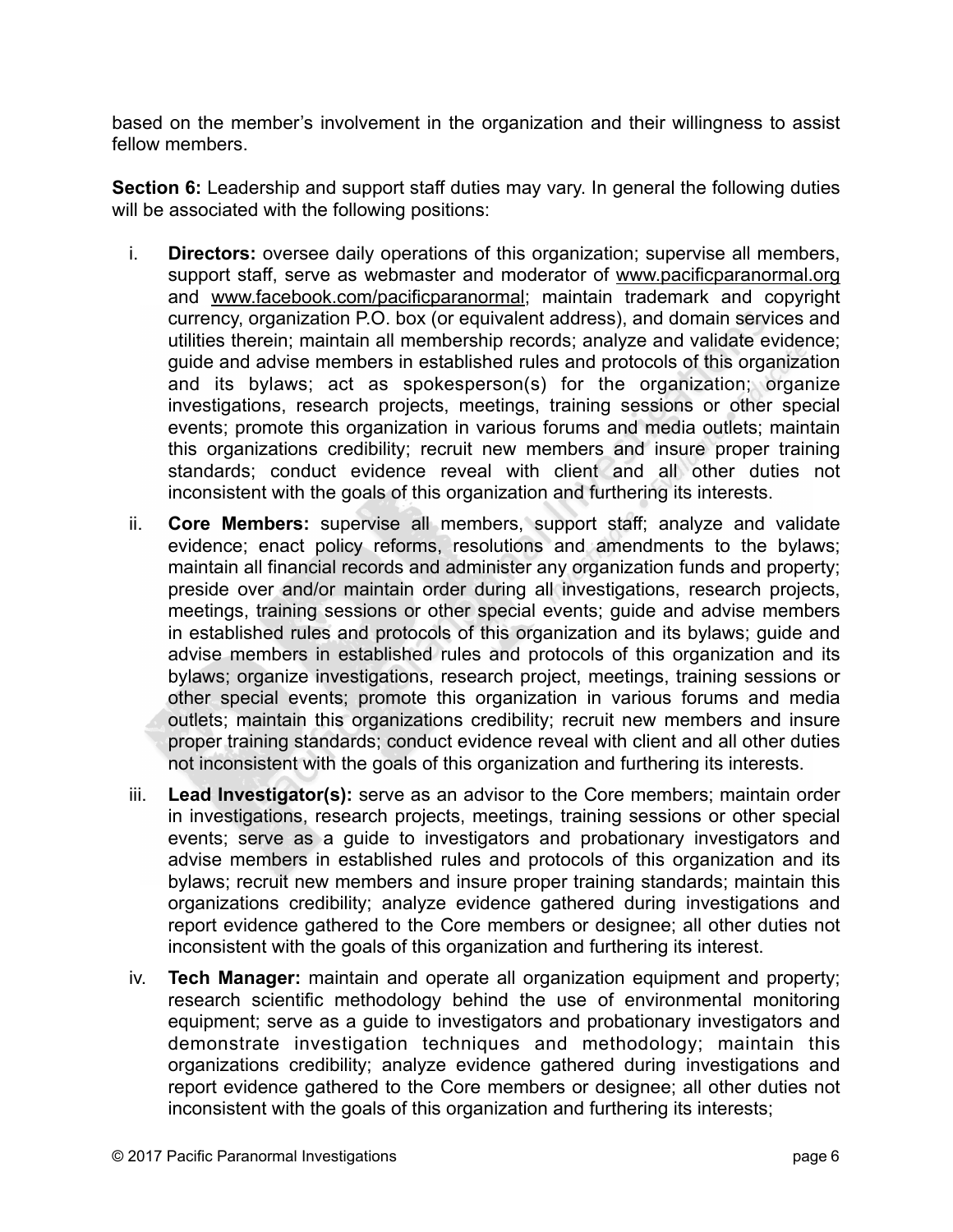- v. **Case Manager:** serve as exclusive point of contact with clients on all investigations; prepare official case report of current investigations and publish same on [www.pacificparanormal.org](http://www.pacificparanormal.org) prior to all investigations; report to Core members all pending investigation requests on a regular basis; analyze evidence gathered during investigations and report evidence gathered to the Core members or designee; all other duties not inconsistent with the goals of this organization and furthering its interest.
- vi. **Report Writer(s):** serve as a guide to investigators and probationary investigators and advise members in established rules and protocols of investigation techniques, methodology and evidence analysis; perform and record baseline environmental readings prior to commencement of investigation; analyze and compile all evidence gathered during investigations; prepare final report and findings of all evidence gathered during investigations; all other duties not inconsistent with the goals of this organization and furthering its interest.
- vii. **Investigators:** serve as investigators during official investigations; assist fellow investigators and probationary investigators and advise them in established rules and protocols of investigation; analyze and compile all evidence gathered during investigations, and provide copies of same to report writer(s) in a timely manner; assist tech manager in setting up and breaking down tech equipment before and after official investigations; analyze evidence gathered during investigations and report evidence gathered to the Core members or designee; all other duties not inconsistent with the goals of this organization and furthering its interest.

**Section 7:** Special consultants who are not necessarily members may be retained by the leadership of this organization. Consultants may be utilized for their expert opinions or talents to further the goals and interests of this organization.

#### **ARTICLE VII EVIDENCE OWNERSHIP**

Section 1: All evidence collected during an investigation including but not limited to: Audio, Photography, Video and sensor data is the property of the Pacific Paranormal Investigations Team–not the site owner/operator.

**Section 2:** All evidence collected may be considered for publication on the organization's website: [www.pacificparanormal.org](http://www.pacificparanormal.org) in training materials and other mediums as deemed appropriate by the directors and leadership and in accordance with the specifics of the Client Confidentiality Agreement.

**Section 3:** All evidence collected by members must be submitted to the Core members and Report Writer(s) in a timely manner for review and publication consideration in the Final Report. Members reserve all rights to any evidence they collect with their own equipment subject to the specifics of the Client Confidentiality Agreement.